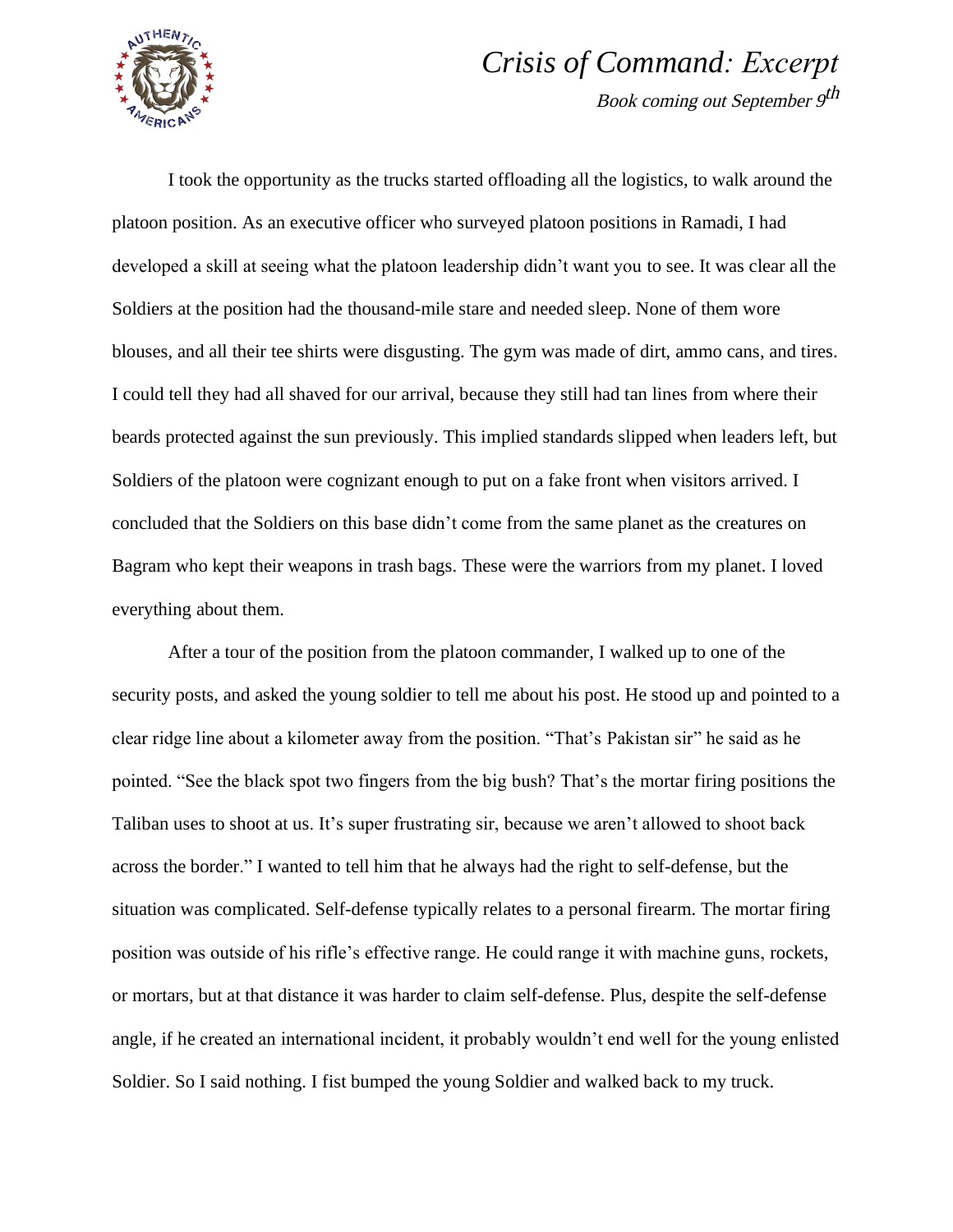I sat in my truck still waiting on the logistical download and contemplated the obvious problems with this platoon's position. The position was created on a main infiltration line used by the Taliban crossing into Afghanistan from Pakistan. But American politicians weren't willing to enter Pakistan to wage war against our enemies. When the attacks of 9-11 happened, George Bush stated that America would make no distinction between the terrorists and the countries who harbored terrorists. Yet even the dirty Army specialist on post three understood the Taliban's home base was western Pakistan. I knew from my CIED research, that Miramshaw Pakistan, which was right across the border, translated to city of matches. Miramshaw was known for the large match factory in the center of town. Potassium chlorate is the main resource used to make matches. In my AO at that time, all we had were homemade IEDs utilizing potassium chlorate as the explosive. My entire purpose as a CIED team leader was "getting left of the boom." In other words, through analytics and action, disrupting supply routes preventing IEDs from ever getting emplaced in the AO. But it was infuriating, because we knew exactly where the IEDs came from, but we weren't willing to do anything about it.

The more time I spent in Afghanistan, I was also struck by the Taliban's organization. They were clearly a conventional force. They lacked American's version of morals. But American's Just War Theory has always been fundamentally flawed. You don't need to be Just to win a war. You just need conviction to do what it takes to win. While our theories of justice were different, our wartime methods were very similar. The Americans used Kuwaiti bases to facilitate logistics, the Taliban used western Pakistan. It was funny to think about a Muslim man my age flying into the Peshwar Pakistan airport, with the same ambiguous guidance as me, ultimately being shuffled into the same part of Pakitka Afghanistan as me.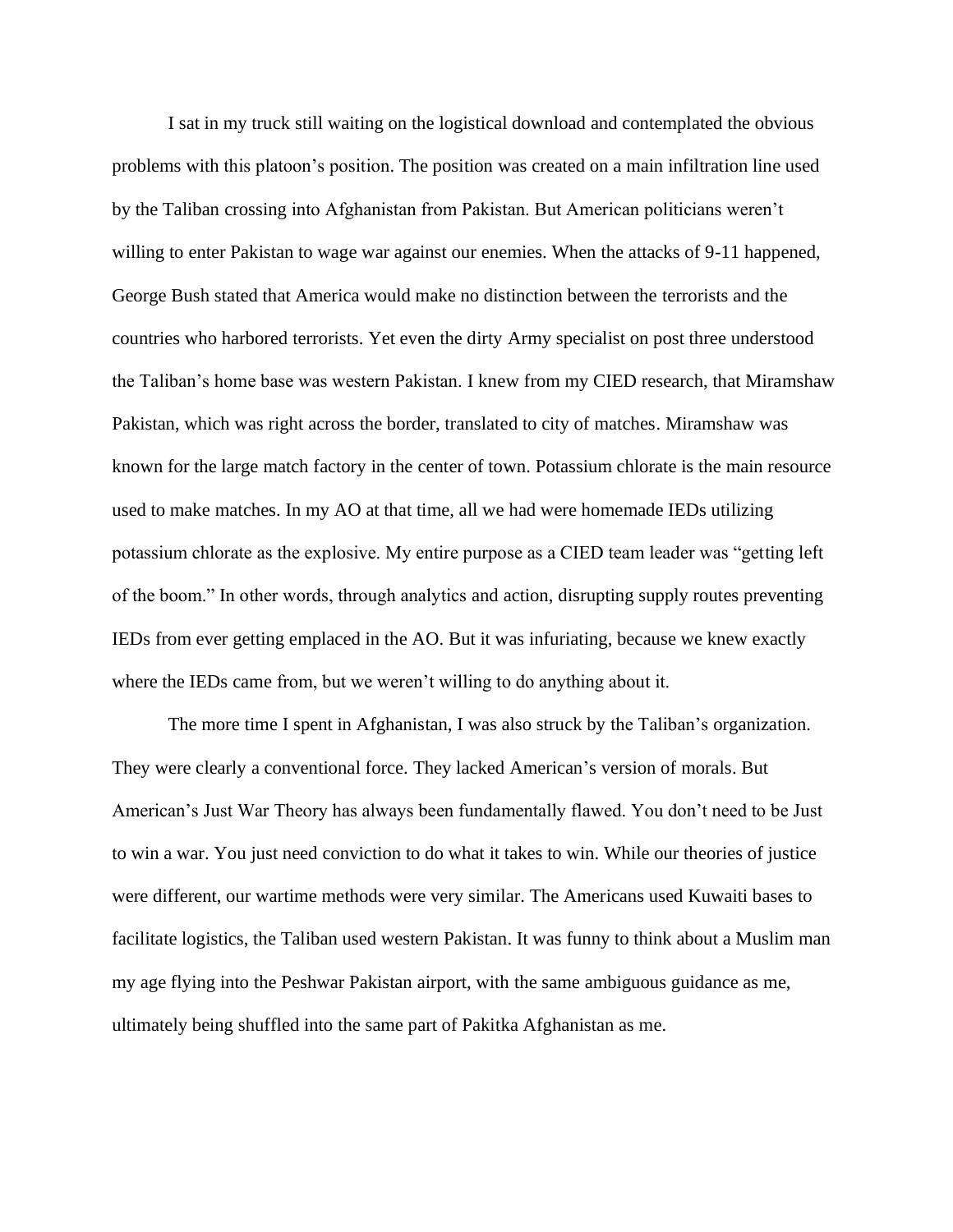I never received clarity during my entire deployment if the Taliban were considered a terrorist threat by our government. I thought it was relevant since I was deployed under the banner of the global war on terrorism. By definition a terrorist is a non-state actor. Did we make the Taliban terrorists when we drove them out of Afghanistan? I understood the need to have a military response on Al Qaeda, a true terrorist organization per the definition, but what were we doing at this point? If the purpose of the mission in Afghanistan evolved, was this platoon's mission tied to the new operational and strategic goals?

The platoon outpost position was a product of a local battalion commander trying to limit the Taliban's freedom of movement at a level of aggression not congruent with the operational design of the current wartime plans. For a historical example, there were many parallels from the American War in Afghanistan to the German War in World War I. The Germans went into World War I using the Schlieffen plan. The Schlieffen plan was a German war design addressing fighting war against the French and Russians on a two front war simultaneously. There were many reasons the plan failed. I concluded something seemingly obvious yet not often discussed: Germany lost as soon as they executed a plan fighting a war on two fronts. If the German politicians had any sense, they would have secured Russia or France as an ally, and if unable, taken measures to prevent battle at all costs. What nation would be stupid enough to build a plan requiring a two-front war? World War I was completely preventable by the Germans. It was always painful listening to military academics describe something as simple as the Schlieffen plan's failures. Military academics always started the problem assuming the geo-political conditions were unavoidable. We never discussed how generals should better advise politicians on diplomatic/wartime initial plans. Instead, the tactical military problem clouded our ability to identify the seam between politics and military where all wars are won or lost. The academics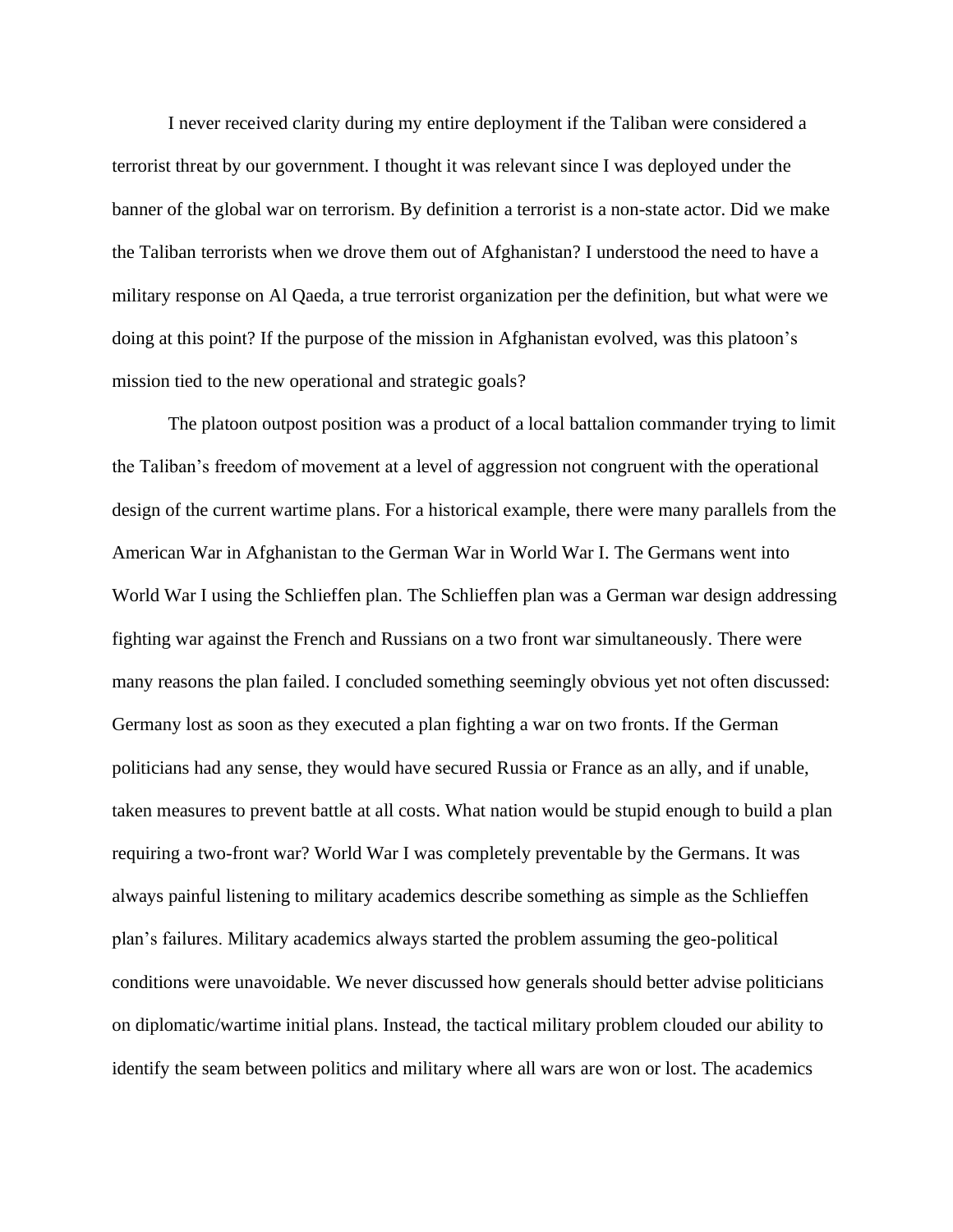offered a myriad of marginally interesting but mostly irrelevant details for Germany's failures: "The plan failed because of modified plans… what about train capability… or how about Belgium… don't forget about Russia's response time." It often appeared that academics heightened education prevented clarity of thought. As soon as I understood the German's initial plan was a two front war, I had a hard time paying attention to the details.

But there was another obscure reason the Schlieffen plan failed. I independently studied the opening gambit of World War I through a series of YouTube videos. Everyone knows in a game of chess, much of the game is largely decided on the opening. The Germans attempted quickly defeating the French before turning their attention to the Russians. Striking first, the Germans quickly enveloped the French, but German General Kluck penetrated faster and beyond his adjacent units. The German military leadership, worried about a disheveled front, ordered a retreat to regain order of their line. The lost tempo and retreat by the Germans ultimately resulted in stagnation, trench warfare, and played a role in the disintegration of the Schlieffen plan. Shortly after the stagnation in France, the Germans spread their forces thousands of miles apart addressing Russian troops on the eastern front. The war was lost from the very beginning. Comparatively, the Americans failed the opening gambit of their Afghanistan war for similar reasons. They had an opportunity to kill Osama Bin Laden early in the war with Task Force 58. But they failed enveloping the Tora Bora region due to the same misplaced restraint. General Mattis commanded Task Force 58 during the missed opportunity. But the restraint emplaced on Task Force 58 came from Rumsfeld's misguided love affection for special forces. Following the failed opening gambit in Afghanistan, the Americans then started a war on a second front in Iraq.

The two front approach had obvious problems. But both the Americans, Germans, and military academics across the globe failed grasping the balance between centralized and